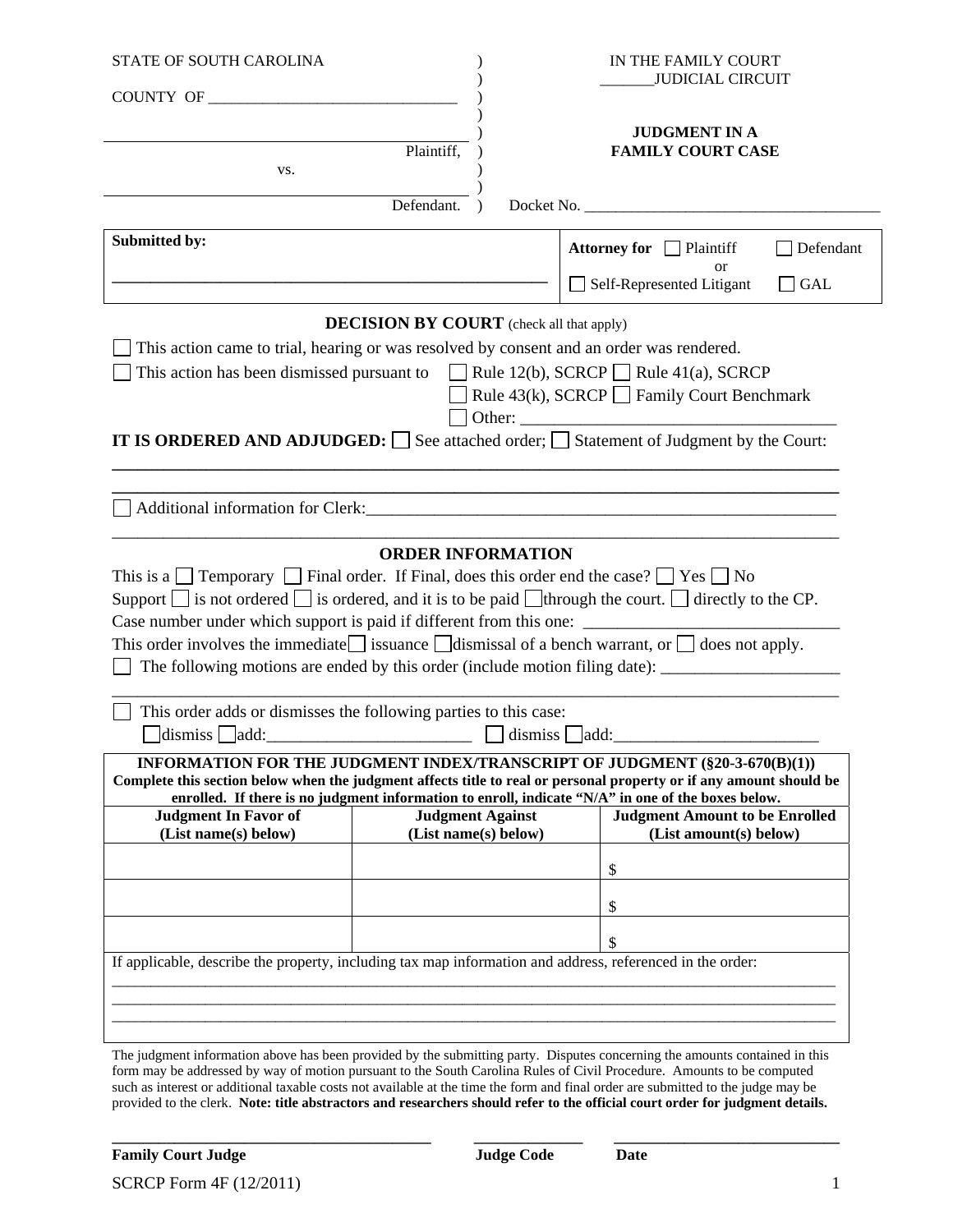## **FOR CLERK OF COURT OFFICE USE ONLY**

| This judgment was entered on the same day of same service and a copy mailed first class or |                                |
|--------------------------------------------------------------------------------------------|--------------------------------|
| or to parties (when appearing pro se) as follows:                                          |                                |
|                                                                                            |                                |
|                                                                                            |                                |
| <b>ATTORNEY(S) FOR THE PLAINTIFF(S)</b>                                                    | ATTORNEYS FOR THE DEFENDANT(S) |
|                                                                                            | <b>CLERK OF COURT</b>          |
|                                                                                            |                                |
|                                                                                            |                                |